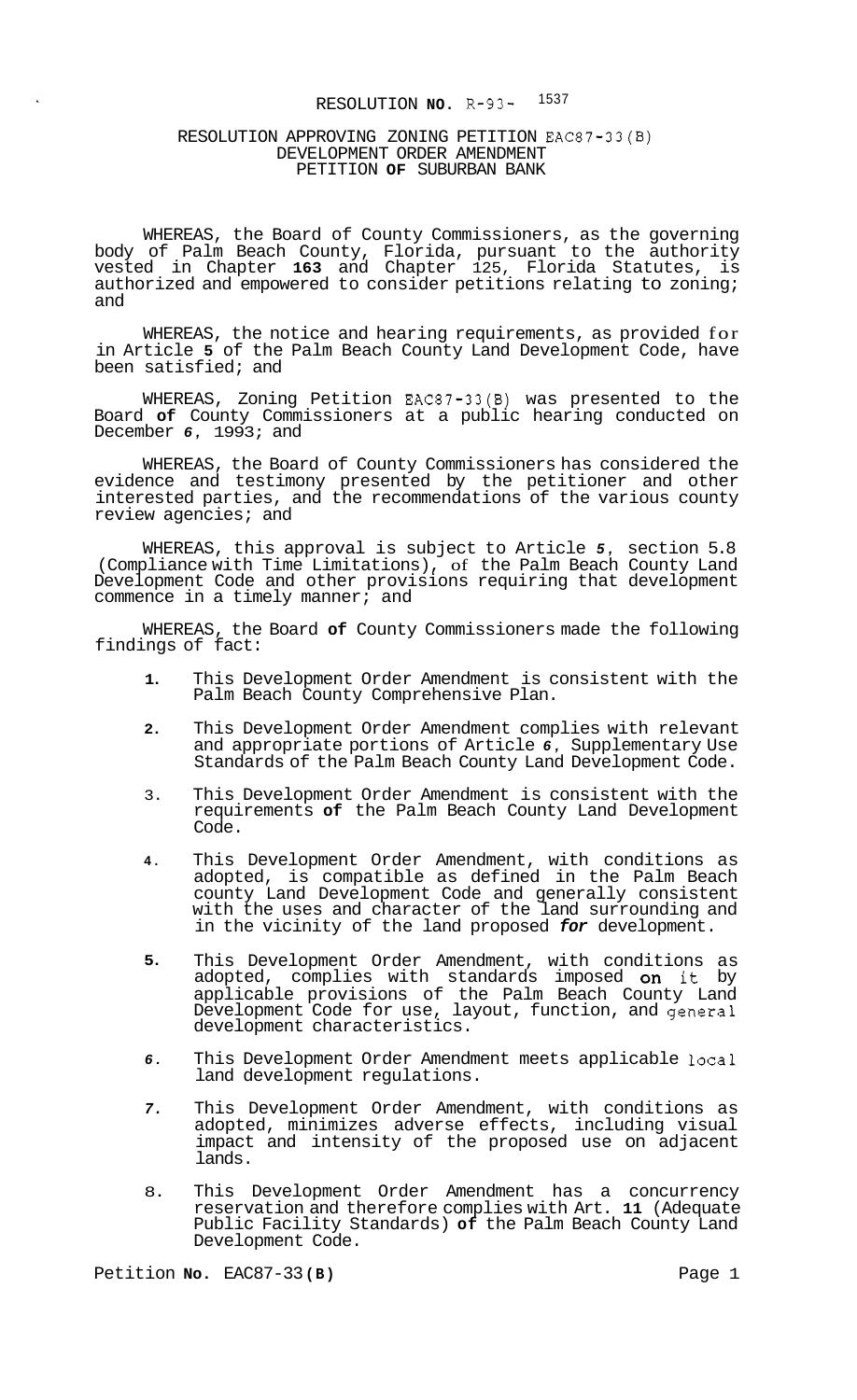- **9.** This Development Order Amendment, with conditions as adopted, minimizes environmental impacts, including but not limited to water, air, stormwater management,<br>wildlife, vegetation, wetlands and the natural wildlife, vegetation, wetlands and the natural functioning of the environment.
- 10. This Development Order Amendment, with conditions as adopted, will result in logical, timely and orderly development patterns.

WHEREAS, Article *5* of the Palm Beach County Land Development Code requires that the action of the Board of County Commissioners be adopted **by** resolution.

NOW , THEREFORE, BE IT RESOLVED BY THE BOARD **OF** COUNTY COMMISSIONERS **OF** PALM BEACH COUNTY, FLORIDA, that Zoning Petition EAC87-33(B), the petition of Suburban Bank for a DEVELOPMENT ORDER AMENDMENT in the General Commercial (CG) Zoning District, to amend Conditions **13, 51** and **52** of Resolution R-91-246, previously approved on a parcel of land legally described in EXHIBIT **A,**  attached hereto and made a part hereof, and generally located **on a**  vicinity sketch as shown on EXHIBIT B, attached hereto and made a part hereof, was approved on December 6, 1993, subject to the conditions of approval described in EXHIBIT *C,* attached hereto and made a part hereof.

Commissioner Roberts moved for the approval of the Resolution.

The motion was seconded by Commissioner Marcus and, upon being put to a vote, the vote was as follows:

| Mary McCarty, Chair | $Ay_{e}$               |
|---------------------|------------------------|
| Burt Aaronson       |                        |
| Ken Foster          | Aye<br>Ay <sub>e</sub> |
| Maude Ford Lee      |                        |
| Karen T. Marcus     | Aye<br>Ay <sub>e</sub> |
| Warren Newell       | Absent                 |
| Carol A. Roberts    | Ave                    |

The Chair thereupon declared that the resolution was duly passed and adopted this 6th day of December, 1993.

APPROVED AS TO FORM AND LEGAL SUFFICIENCY

**BY: ATTORNEY**  PALM BEACH COUNTY, FLORIDA BY ITS BOARD **OF** COUNTY COMMISSIONERS

**DOROTHY H.** WILKEN, CLERK BY: DEPUTY CLERK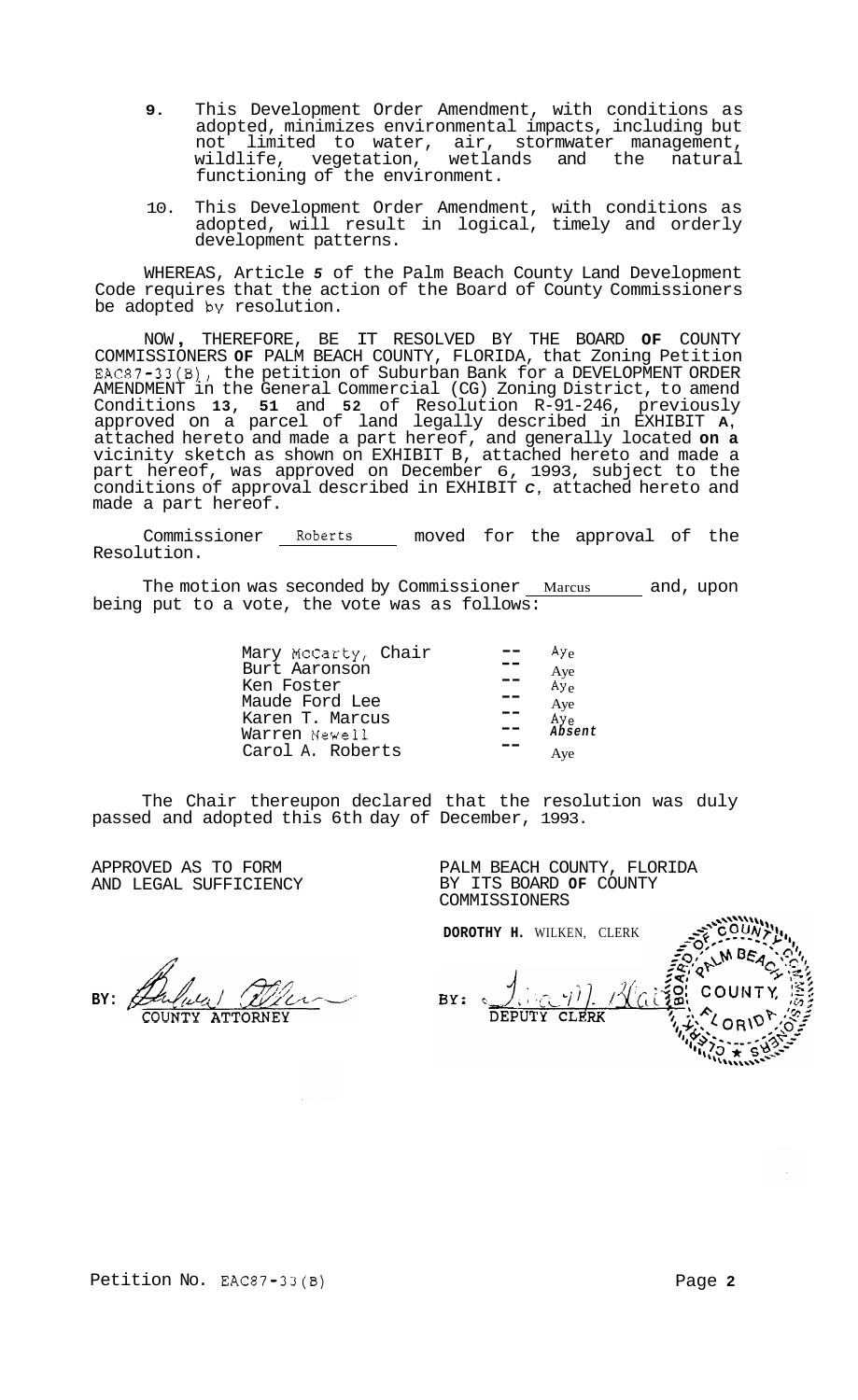#### **EXHIBIT A**

### LEGAL DESCRIPTION

UTS 16, **17, 18, 19** AND **20,** LESS THE EAST 15.00 FEET FOR ROAD RIGHT-OF-WAY, LESS THE NORTlf **8** .OO FEET OF LOT **20** , LESS THE SOUTH **8 .oO** FEET AND WEST **10** .OO FEET OF LOT **19,** NEERDINK'S LITTLE RANCHES, PLAT BOOK **4,** PAGE **50,** PALM BEACH COUNTY, FLORIDA.

TOGETIIER WITH THE FOLLOHING PROPERTY LEGALLY DESCRIBED AS:

LOTS **13, 14** AND **15** HEERDINK'S LITTLE RANCHES, ACCORDINO TO THE PLAT THEREOF, AS RECORDED IN PLAT BOOK **4,** PAGE **50,** OF THE PUBLIC RECORDS OF PALM BEACH COUNTY, FLORIDA, LESS THE FOLLOWING; THE EAST **15** FEET **OF** LOTS **13, 14** AND **15,** THE NORTH **20** FEET **OF** LOT **13**  AND THE EXTWNAL AREA FORMED BY 'IHE **25** FOOT RADIUS ARC TANGENT TO A LINE LYING **20** FEET SOUTH OF, MEASURED AT RIGHT ANGLES TO, THE NORTH LINE OF LOT **13** AND TANGENT TO A LINE LYINO **15** FEFT WEST **OF,**  MEASURED AT RIGHT ANGLES TO THE EAST LINE **OF** LOT **13, AS** CONVEYED TO COUNTY OF PALM BEACH IN THE STATE OP FLORIDA, AS RECORDED IN OFFICIAL RECORD BOOK 1655, AT PAGE **148** OF THE PUBLIC RECORDS **OF**  PALM BEACH COUNTY, FLORIDA, SAID LANDS SITUATE, LYING AND BEING IN PALM BEACH COUNTY, FLORIDA.

TOGETHER WITH THE PERPETUAL, EXCLUSIVE EASEMENT **ON** THE PROPERTY LEOALLY DESCRIBED AS:

, A PARCEL OF LAND LYING AND BEING IN SECTION **30,** TOWNSHIP **43**  SOUTH, RANGE **43** EAST, SAID PARCEL BEING A PORTION OF THE **65**  FOOT REQUIRED RIGHT-OF-WAY **FOR** E **3-1/2** CANAL ACCORDINO TO LAKE WORTH DRAINAGE DISTRICT RIGHT-OF-WAY HAP, SHEET **229** OF **240,** DATED MAY **1969** AND RECORDED IN OFFICIAL RECORD BOOK 1732, PAGE 612, PUBLIC RECORDS OF PALM BEACH COUNTY, FLORIDA, SAID PORTION BEING WEST OF **AND ADJACENT TO LOT 13,**<br>LESS THE NORTH 20 FEET THEREOF AND LOTS **14** AND 15,<br>XEERDINK'S LITTLE RANCHES, ACCORDING TO THE PLAT THEREOF AS RECORDED IN PLAT BOOK **4,** PAGE 50 OF THE PUBLIC RECORDS OF PALM BEACH COUNTY, FLORIDA, AND BEING NORE PARTICULARLY DESCRIBED **AS** FOLLOWS:

COMMENCING AT THE NORTHEAST CORNER OF SAID SECTION 30, THENCE SOUTHERLY ON AN ASSUMED BEARING OF SOUTH, ALONG THE EAST LINE OF SAID SECTION 30 A DISTANCE OF **1290.68** FEET TO A POINT, SAID POINT BEING THE EASTERLY EXTENSION OF THE SOUTH LINE *OF* THE **80** FOOT ROAD RIGHT-OF-WAY OF WESTGATE AVENUE; THENCE, HEST ALONG THE SOUTH RIGHT-OF-WAY LINE **OF**  WESTGATE AVENUE **A** DISTANCE OF **254.20** FEET TO THE POINT OF BEOINNINO, SAID POINT OF BEGINNING ALSO BEING ON TIIE WEST RIGHT-OF-WAY LINE OF SAID **65** FOOT LAKE WORTH DRAINAGE DISTRICT E **3-1/2** CANAL, AND THE EAST LINE **OF** THE PLAT OF WESTGATE ESTATES, AS RECORDED IN PLAT BOOK **15** , [PAGE](#page-15-0) **16, FUBLIC RECORDS OF PALM BEACH COUNTY, FLORIDA, THENCE, SOUTH 2'48'36"** WEST ALONG THE WEST RIGHT-OF-WAY LINE<sub>.</sub>OF SAID LAKE WORTH DRAINAGE DISTRICT **E 3-1/2** CANAL A DISTANCE OF **220.29**  FEET, THENCE, EAST **65.08** FEET TO .THE EAST. LINE *OF* THE RFQUIRED 65 FEEX' LAKE WORTII DRAIIiAGE DISTRICT E **3-1/2** CANAL, THENCE, NORTH **2'48'36"** EAST AtONG THE SAID EAST RICHT-OF-WAY LINE OF E 3-1/2 CANAL A\DISTANCE OF 220.29 FEET TO THE SCUTH RIGHT-OF-WAY OF SAID WESTGATE AVENUE; THENCE, WEST ALONG SAID RIGHT-OF-WAY A DISTANCE OF 65.08 FEET TO TllE POINT OF BEGINNING.

**LESS** AND EXCEPT ADDITIONAL RICHT-OF-WAY FOR CONGRESS AVENUE AND WE ...<br>AVENUE RECORDED IN OFFICIAL RECORDS BOOK **7411** PAGE **787** PURLIC RE ...  $\ddot{\phantom{0}}$ AVENUE, RECORDED IN OFFICIAL RECORDS BOOK **7411,** PAGE **787,** PUBLIC **RL** .! OF PALH BEACH COUNTY, FLORIDA.

CONTAHING: 2.67 SQUARE FEET, MORE OR LESS

 $\bar{a}$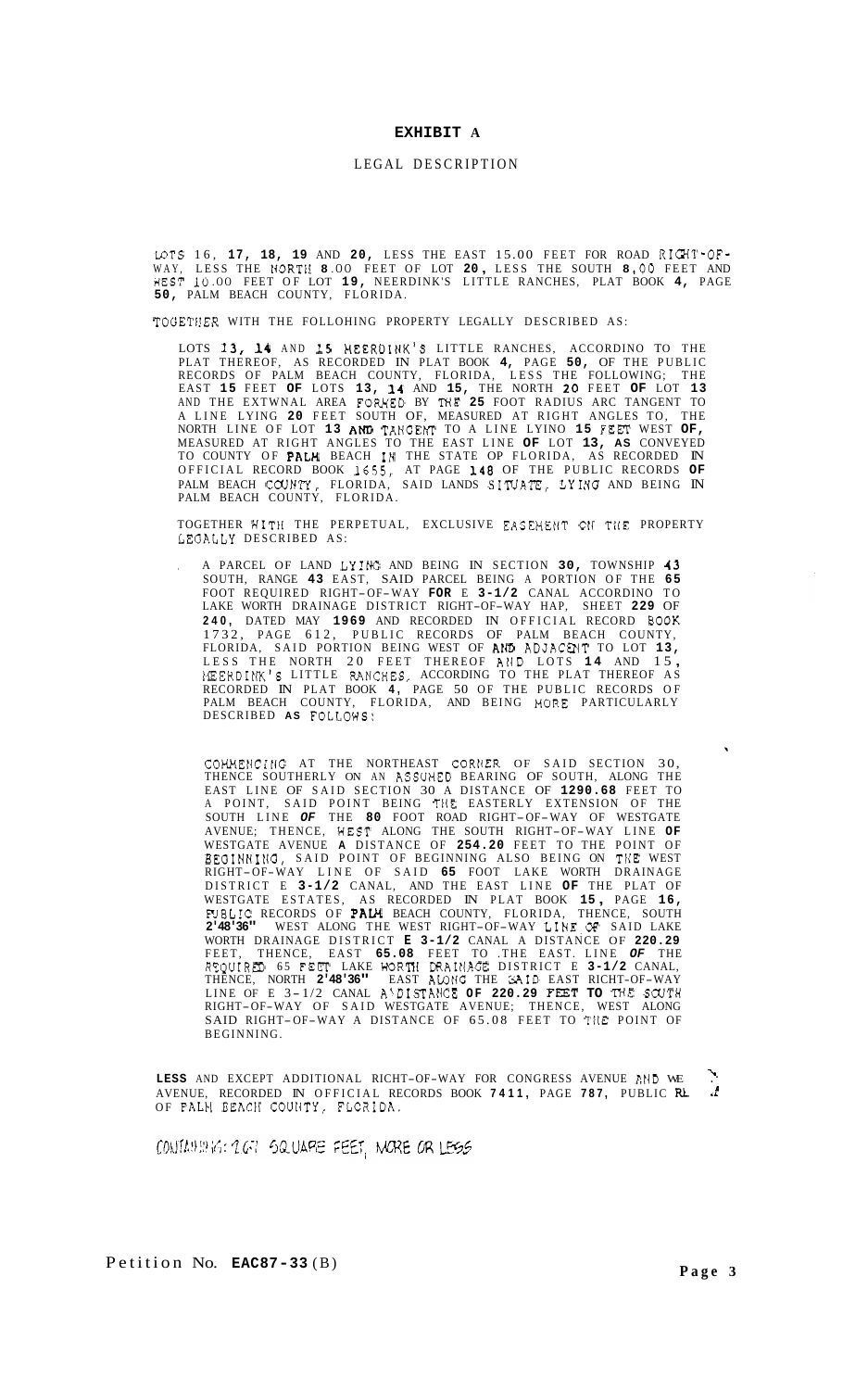# VICINITY **SKETCH**

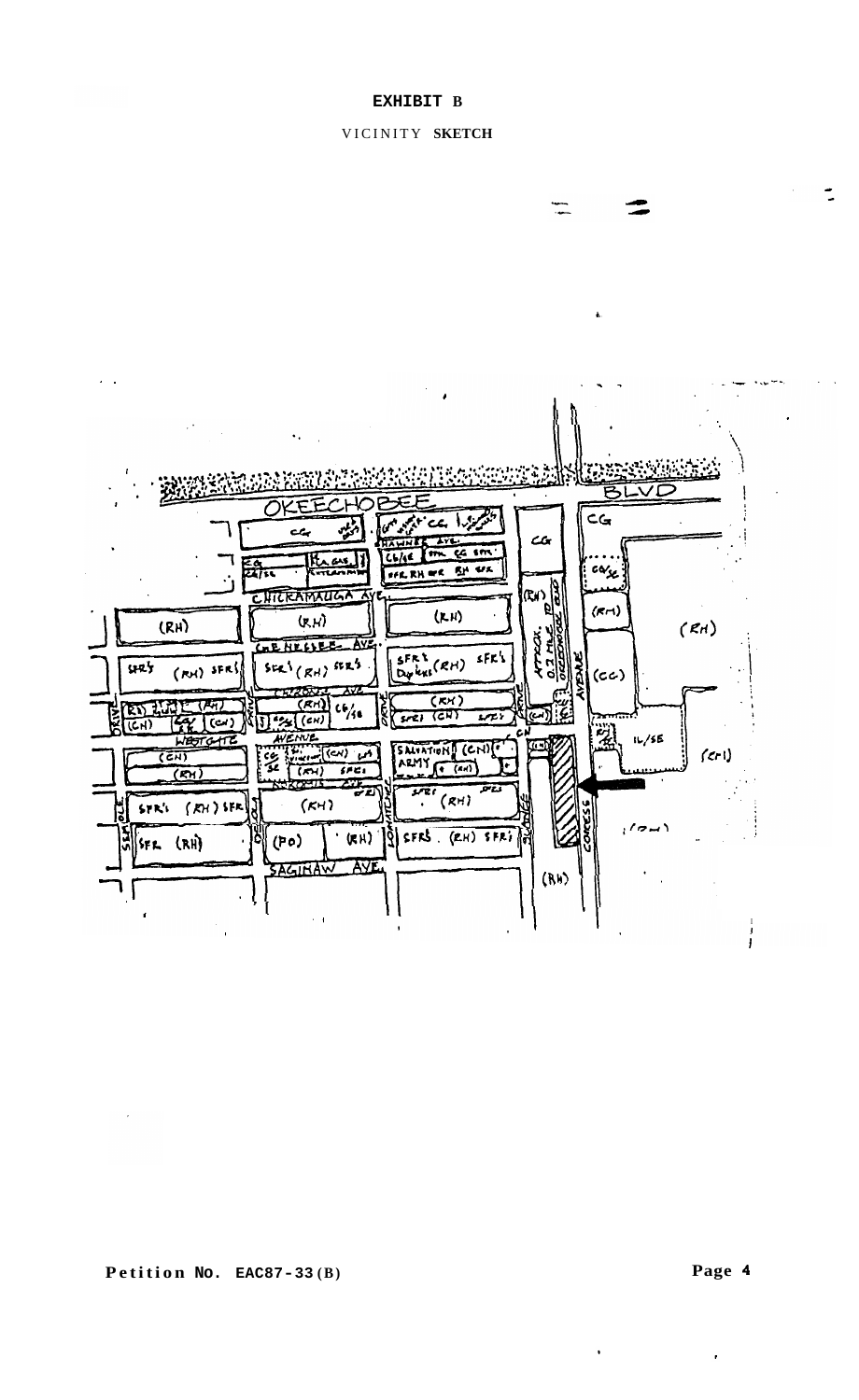#### EXHIBIT C

#### CONDITIONS **OF** APPROVAL

#### A. GENERAL CONDITIONS

.. .

- 1. **Prior to site plan certification, the site plan shall te amended to indicate the following:** 
	- **a) required number of trees.**
	- **b)** the required landscaping between vehicular use  $\alpha$  areas and abutting properties ox obtain variance relief from the Board of Adjustment.
	- c) the incorporation into the project design of the westernmost royal poinciana, and cluster of cabba(je palms adjacent to the eastern entry, as identified **on the project's site plan.**
	- d) the relocation and/or incorporation into the project design of all healthy oaks and cabbage **palms found on site.** (Previously Condition No. **1**  palms found on site. (I<br>of Resolution R-87-1122A
- **2.** Condition No. **1 of** Resolution R-91-247, which currently states:

## **The petitioner shall comply with all previous conditions of approval, unless expressly modified herein.**

**Is** hereby amended to state:

All previous conditions **of** approval applicable to the subject property, as contained in Resolutions R-87-1122A, and R-91-246, have been consolidated as contained herein. The petitioner shall comply with all previous conditicns **of** approval, unless expressly modified. (MONITORING)

**3.** Condition No. 2 **of** Resolution R-91-247, which current.ly states:

**The site plan shall be amended to indicate compliazae**  with all minimum property development regulations  $\iota \cdot \mathbf{n}$ d **land development requirements.** 

Is hereby deleted. [REASON: CODE REQUIREMENT]

**4.** Condition **No. 3 of** Resolution R-91-247, which CUrren':ly states:

**This special exception is granted concurrent witb a rezoning. Development of the site is limited to the uses and site design shown on the site plan approved by the Board of County Commissioners unless the proposed use or design changes are permitted pursuant to Section 402.7(E)2 (b) (Site Plan Review Committee Powers and Standards of Review).** 

**Is** hereby deleted. [REASON: **NO LONGER** REQUIRED]

**5. Prior to site plan certification, the property owner shall submit verification that an agreement between the Lake Worth Drainage District's Governing Board and this petitioner has been executed for the use of Parcel E by**  this property owner. In the event that this agreement **does not allow a design which meets the property development regulations, variance relief from the Bc'ard of Adjustment shall be sought or the site redesigned. to meet property development regulations.** (Previollsly Condition **No. 5 of** Resolution R-87-1122A)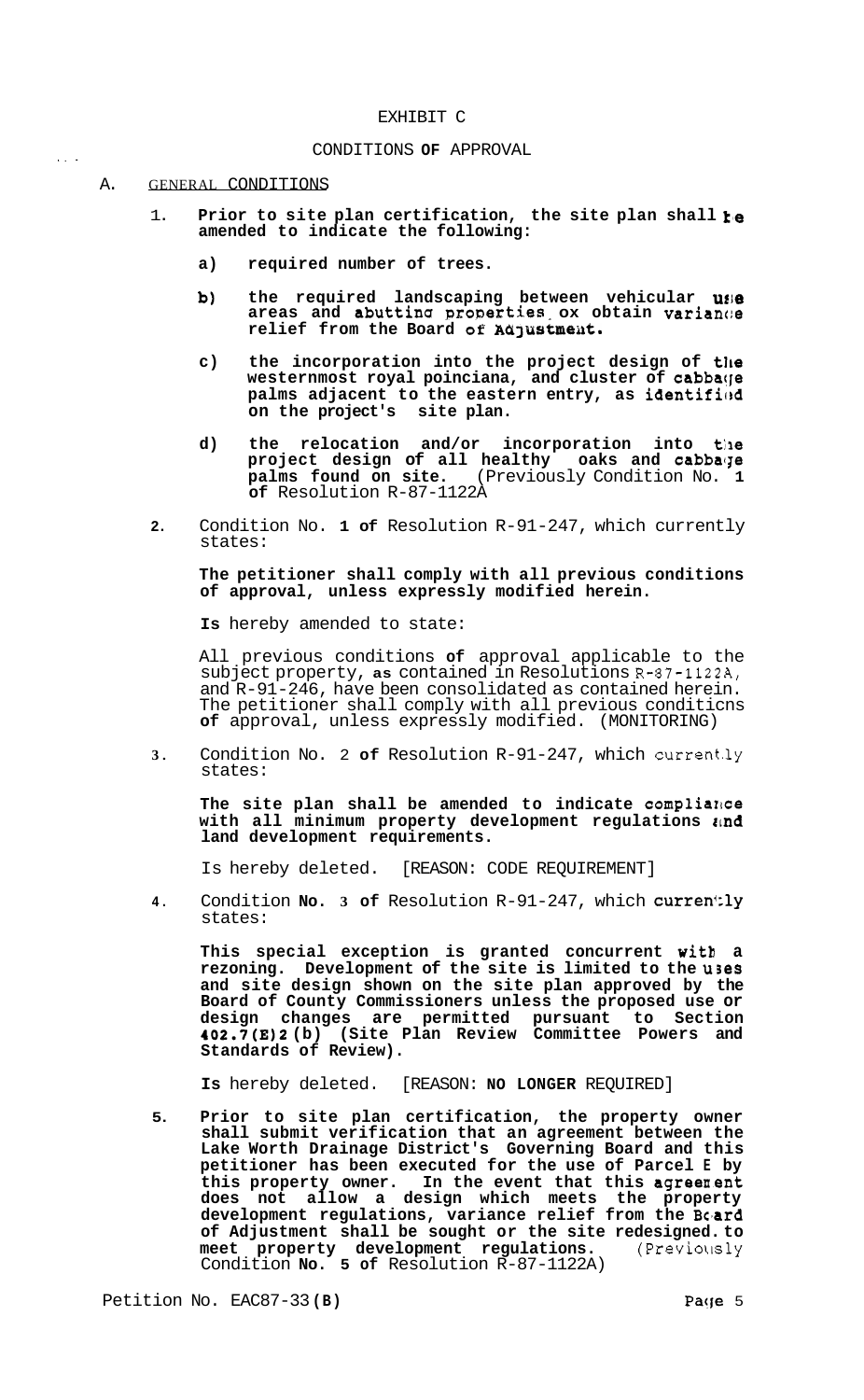# - **B. AUTO** SERVICE **(WITH** REPAIRS

 $\mathbf{A}$ 

**1.**  Condition No. 4 **of** Resolution'R-91-247, which Currently states:

**All garbage and refuse receptacles shall be confined to a designated area. Dumpsters et other trash collection devices shall be concealed behind an enclosure having an architectural treatment compatible with the principal**  The open end of the enclosure shall have an **obscuring, opaque gate.** 

**Is** hereby delated. TREASON: CODE REQUIREMENT]

- 2. **Outdoor lighting used to illuminate the premises shall Le low intensity, shielded and directed away from adjacezt properties and streets.** (Previously Condition **No.** *5* **c'f**  Resolution R-91-247)
- 3. Condition **No.** *6* **of** Resolution R-91-247, which Currently states:

**The design of the car wash shall use a water recyclilg system.** 

**Is** hereby amended to state:

The design of the car wash facility shall use a 100% water recycling system. (HEALTH)

- 4. **No outdoor speaker or public address systems which a~:e**  audible from the exterior of the building, shall be **permitted on site.** (Previously Condition No. 7 **of**  Resolution R-91-247)
- *5.*  Condition No. 8 of Resolution R-91-247, which currently states:

**Vehicle parking shall be limited to the parking areiks**  designated on the approved site plan. No parking of **vehicles is to be allowed in landscaped areas, right-o€- way or interior drives.** (Previously Condition **No. 8** *Df* Resolution R-91-247)

**Is** hereby deleted. [REASON: CODE REQUIREMENT]

- *6.*  **Vehicles on site for repairs shall not be tested off site on residential streets.** (Previously Condition NO. 9 **of**  Resolution R-91-247)
- 7. **The property owner shall participate in a recycling program when available in the area. The program shall include paper, plastic, metal and glass products, as programs are available.** (Previously Condition No. 10 **of**  Resolution R-91-247)
- *8.*  **No outside storage of disassembled vehicles, or parts thereof, shall be permitted on site. There shall be no outdoor repair or maintenance of vehicles on site.**  (Previously Condition **No.** 11 **of** Resolution R-91-247)
- 9. **All automotive repair uses shall be conducted entirely within enclosed buildings.** (Previously Condition **No.** 12 **of** Resolution R-91-247)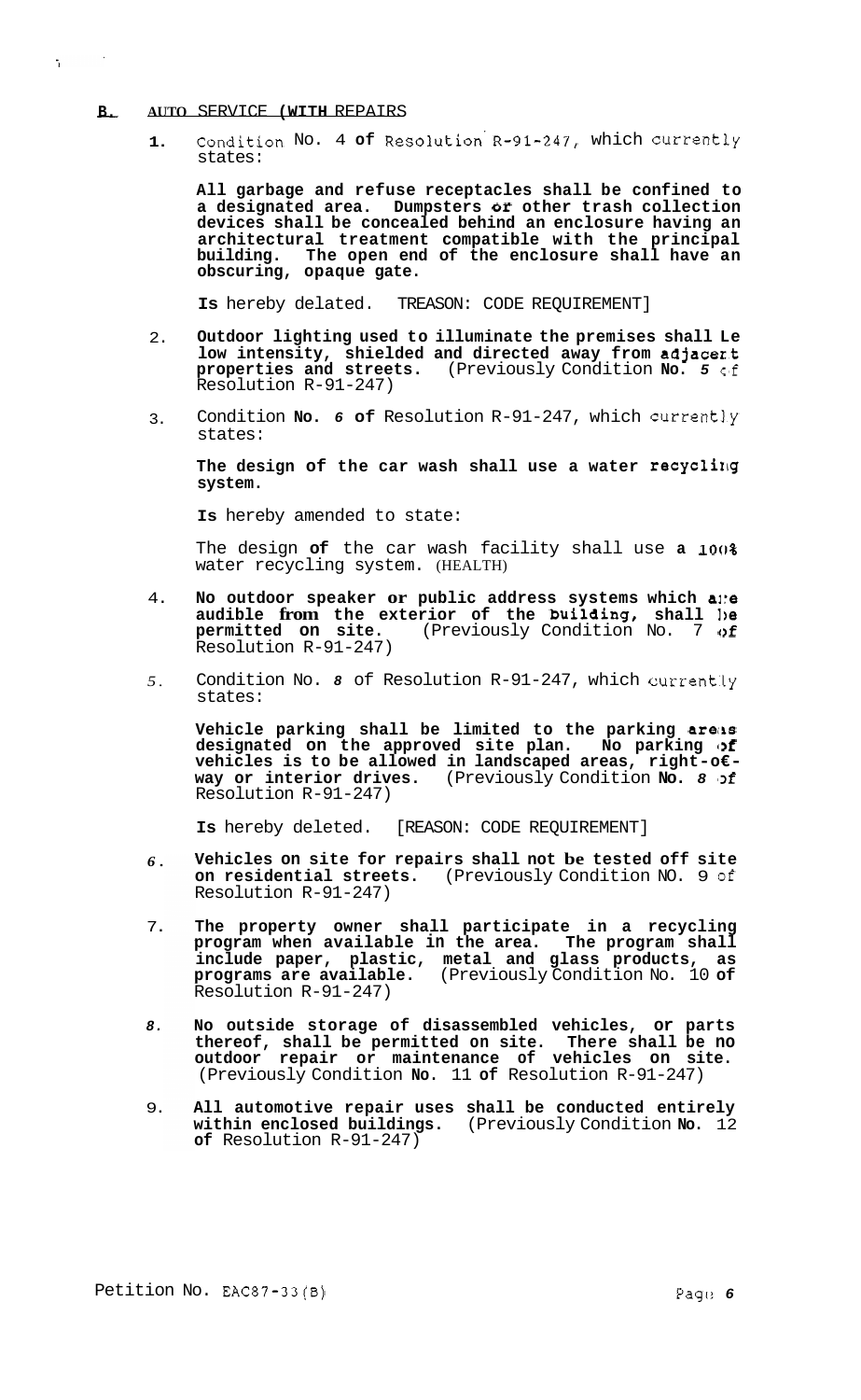10. No automotive use shall commence repair activitie<sub>(3</sub> **(including delivery and stocking operations) prior to**  *7:OO* **a.m. nor continue activities later than** *7:OO* **p.m,**  (Previously Condition **No.** 13 of Resolution R-91-247)

#### - C. ADVERTISING

- **1. No vehicle shall be parked with its hood or trunk open, nor elevated off the ground in any way. Vehicles shall not be parked in any right-of-way or driveway.**  (Previously Condition No. 14 of Resolution R-91-247)
- 2. **No advertising flags, foreign flags, pennants, banners, stremers, balloons, signs upon any vehicles, prices or vehicle stock numbers, or any information other than that required by law, shall be posted on such vehicles.**  (Previously Condition **No. 15** of Resolution R-91-247)
- 3. **No objects, gimmicks or advertising designed to attract the public's attention off-site shall be displayed outdoors, or upon any building, vehicle or wall, other than inside a window except as may be permitted by the sign Code.** (Previously Condition **No. 16 of** Resolution **R-**91-247)

#### - **D. BUILDING**

1. Condition **No.** 17 of Resolution R-91-247, which currently states:

The west side of the proposed auto care building shall  $k$ e given architectural treatment consistent with the fromt **facade.** 

**Is** hereby amended to state:

The west side of the proposed vehicles sales and rental building shall be given architectural treatmerit consistent with the front facade.

2. Condition **No.** 18 of Resolution R-91-247, which currently states:

**Buildings for automotive repair shall be located a minimum of thirty-five (35) feet from the west pr0perf:Y line.** 

**Is** hereby amended **to** state:

Buildings for vehicle sales and rental shall be located a minimum of thirty-five (35) feet from the west proper'cy line.

**3.**  Condition **No.** 19 **of** Resolution R-91-247, which currently states:

**One ten foot (10') to twelve foot (12') tall native palm tree shall be maintained on either side of each bay door. Bay doors shall be painted and maintained in a color similar to that of the building facade.** 

**Is** hereby deleted. [REASON: **NO** LONGER REQUIRED]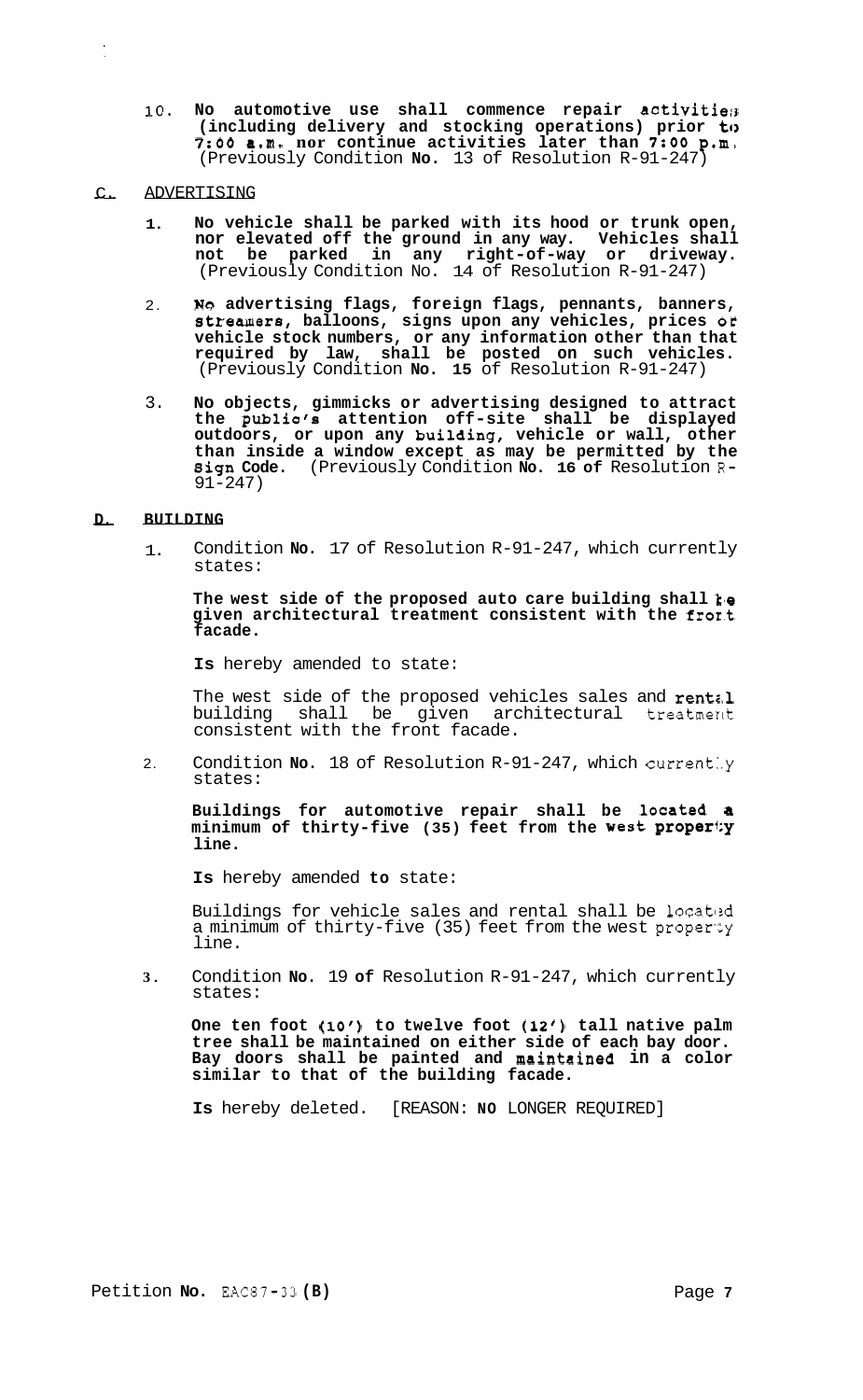#### **<sup>L</sup>E.** -**ENGINEERING** --

- **1. The Developer shall provide discharge control and treatment for the stormwater runoff in accordance with all applicable agency requirements in effect at the time of the permit application. However, at a minimum, this development shall retain onsite the stormwater runoff generated by a three (3) year-one (1) hour storm with a total rainfall of 3 inches as required by the Permit Section, Land Development Division. In the event that the subject site abuts a Department of Transportation maintained roadway, concurrent approval from the Florida Department of Transportation will also be required. The <br>2zzzage system shall be maintained in an acceptable condition as approved by the county Engineer. In the event that the drainage system is not adequately maintained as determined by the County Engineer, this matter will be referred to the Code Enforcement Board for enforcement.** (Previously Condition **No. 21 of** Resolution R-91-247)
	- 2. **The Developer shall design the drainage system such that drainage from those areas which may contain hazardous or undesirable waste shall be separate from stormwater runoff from the remainder** *of* **the site.** (Previously Condition **No.** 22 **of** Resolution R-91-247)
	- **3. Prior to January 1, 1991, or prior to the issuance of the first Building Permit, whichever shall first occur, the property owner shall convey to Palm Beach County Land Development Division by road right-of-way warranty deed**  *for* **Congress Avenue, 64 feet from centerline and Westgate Avenue, 60.5 feet from centerline, free of all encumbrances and encroachments. Property owner shall provide Palm Beach County with sufficient documentation acceptable to the Right of Way Acquisition Section to ensure that the property is free of all encumbrances and encroachments. Right-of-way conveyances shall also**  include "Safe 8ight Corners" where appropriate at **intersections as determined by the County Engineer.**  (Previously Condition **No.** 23 **of** Resolution R-91-247)
	- **4. The Property owner shall extend the existing left turn lane, south approach on Congress Avenue to a minimum of 375 feet (150 feet south of the project's south entrance onto Congress Avenue) concurrent with the construction of this southern entrance. Construction shall be completed prior to the issuance of the Certificate of Occupancy for the auto care facility.** (Previously Condition **No.** 24 of Resolution R-91-247)
	- **5. The property owner shall pay a Fair Share Fee in the amount and manner required by the "Fair Share Contribution for Road Improvements Ordinance" as it presently exists or as it may from time to time be amended.** (Previously Condition **No. 25 of** Resolution R-91-247)
	- **6. The property owner shall convey to the Lake Worth Drainage District, by Quit Claim Deed or an easement, the West 10 feet of Lots 17 and 18, the west 10 feet of the south 8 feet of Lot 19 and the west 10** *feet* **of Lot 20 of Meerdink's Little Ranches for the required right-of-way for Equalising Canal No. 3 1/2, prior to January I, 1991.**  (Previously Condition **No.** 26 **of** Resolution R-91-247)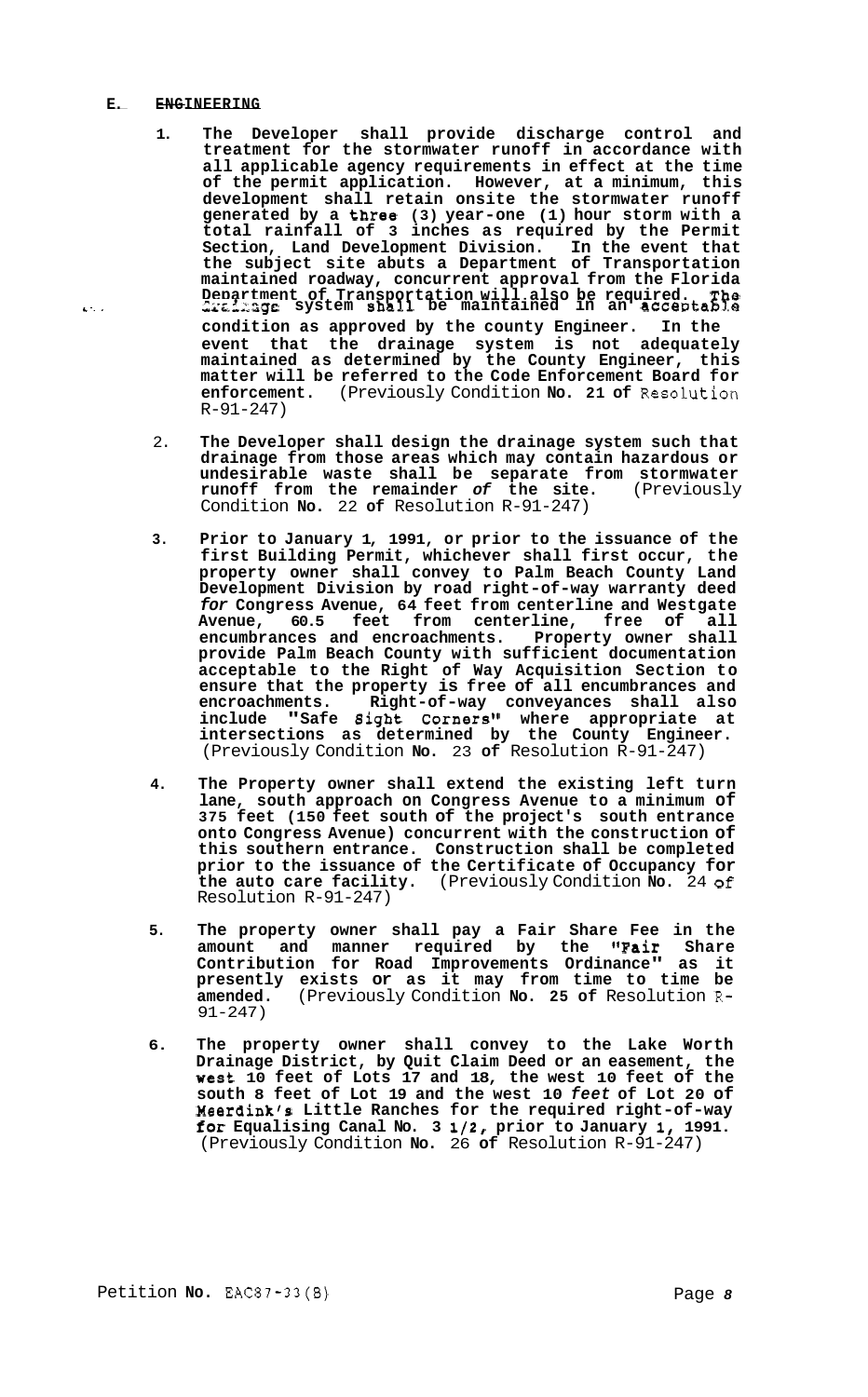7. Condition No. 2 **of** Resolution R-87-1122A, which currently states:

The developer shall retain the stormwater runoff in **accordance with all applicable agency requirements in effect at the time of the permit application. However, at a minimum, this development shall retain onsite three (3) inches of the stormwater runoff generated by a three (3) year-one (1) hour storm as required by the Permit Section, Land Development Division. The drainage system shall be maintained in an acceptable condition as approved by the County Engineer. In the event that the drainage system is not adequately maintained as determined by the County Engineer, this matter will be referred** to the Code Enforcement Beard for anforcemen

Is hereby deleted. [REASON: DUPLICATE CONDITION]

- **8. The petitioner shall convey to the Lake Worth Drainage District the west 10 feet of Lots 14, 15 and that part of Lot 13 according to the Plat of Meerdink's Little Ranches, south of Westgate Avenue for the required right- of-way for Equalizing Canal No. 3 1/2 B, by Quit Claim Deed or an Easement Deed in the form provided by said District within ninety (90) days of the approval of the Resolution approving this project.** (Previously Conditior. Resolution approving this project.<br>No. 6 of Resolution R-87-1122A)<br>F. CROSS ACCESS/SHARED PARKING AGREEMENT
- - 1. **Prior to Site Plan Certification by the Site Plan Reviev**  Committee, the petitioner shall record a cross access and **shared parking agreement for the entire subject property in a form acceptable to the County Attorney.** 
		- **a. Credit shall be given for existing native treefs along the north property line which meet the tree credit requirements of Section 500.35.0.1 (Trelt**  Credit) of the Zoning Code. (Previously Condition No. 20 **of** Resolution R-91-247)
- *G.* ENVIRONMENTAL RESOURCES MANAGEMENT
	- 1. **Secondary containment for stored Regulated Substancesfuels, oils, solvents, or other hazardous chemicals- is required. Environmental Resources Management Department staff are willing to provide guidance on appropriate protective measures.** (Previously Condition **No. 27 cf**  Resolution R-91-247)
	- 2. **Plans for underground storage tanks must be signed off by the Department of Environmental Resources Management prior to installation. The petitioner shall perform al.1 necessary preventative measures to reduce the chances of contamination of the groundwater. Double walled tanks**  and piping shall be a part of those measure<sup>31</sup>. (Previously Condition **No.** 28 **of** Resolution R-91-247)
- H. HEALTH
	- **1. Generation and disposal of hazardous effluents into sanitary sewerage system shall be prohibited unless adequate pretreatment facilities approved by the Flori3a Department** *of* **Environmental Regulation (PDER) and Agency responsible for sewage works are constructed and used by project tenants or owners generating such effluents.**  (Previously Condition No. **29 of** Resolution R-91-247)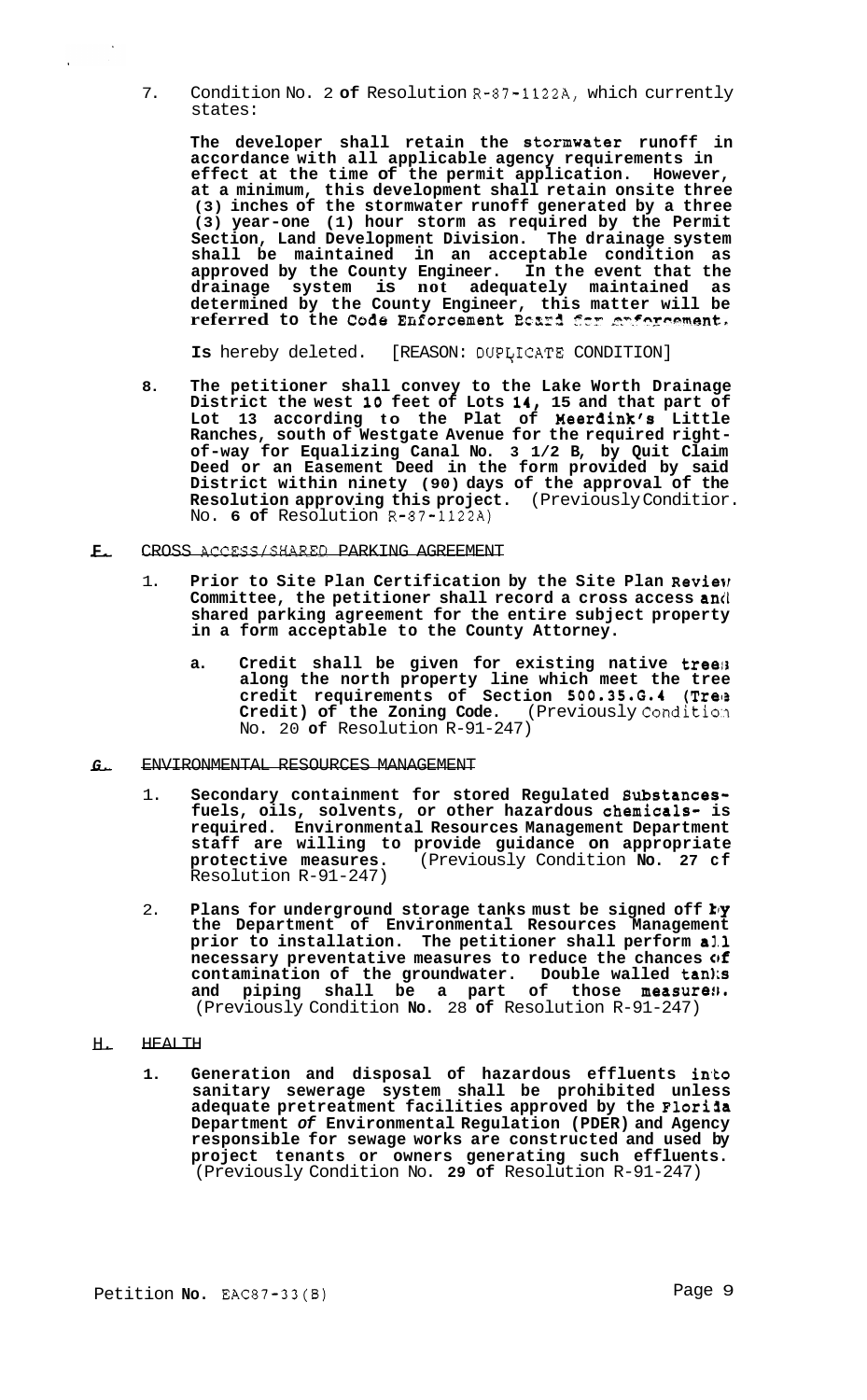2. Condition **NO. 30 of** Resolution R-91-247, which Currently states:

**Sewer service is available to the proparty. Therefore, no septic tank shall be permitted on the site.** 

Is hereby amended to state:

Sewer service is available to the property. Therefore, no septic tank shall be permitted on this site. All existing onsite sewage disposal systems must be abandoned in accordance with Chapter 10D-6, FAC. , and Palm Beach County ECR-I.

**3.** Condition No. 31 of Resolution R-91-247, which currently states:

Water service is available to the property. Therefore,  $\boldsymbol{n}$ **well shall be permitted on the site to provide potable, water.** 

**Is** hereby amended to state:

Water service is available to the property. Therefore **no** well shall be permitted on the site to provide potable water. All existing onsite potable water supply system!; must **be** abandoned in accordance with Palm Beach Count:! ECR-11.

- 4. **The owner, occupant or tenant of the facility shall participate in an oil recycling program which insures proper re-use or disposal of waste oil.** (Previouslq Condition No. **32** of Resolution R-91-247)
- **5. No portion of this project is to be approved on well and/or septic tank, existing or new. Existing septic tanks are to be abandoned in accordance with Chapter 10- D-6 Florida Administrative Code.** (Previously Conditicn No. **33 of** Resolution R-91-247)
- 6. Condition **No.** 7 of Resolution R-87-1122A, which currently states:

**Generation and disposal of hazardous effluents in4.o sanitary sewerage system shall be prohibited unleris adequate pretreatment facilities approved by the Floriila Department of Environmental Regulation (FDER) and Agenc:y responsible for sewage works, are constructed and used 1,y project tenants or owners generating such effluents.** 

Is hereby deleted. [REASON: DUPLICATE CONDITION]

7. Condition No. 8 of Resolution R-87-1122A, which currently states:

**No building permit shall be issued for the subject property until such a time that the site is connected to a public sewer system.** 

**Is** hereby deleted. [REASON: DUPLICATE CONDITION]

*8.* Condition No. 9 *of* Resolution R-87-1122A, which currently states:

Since sewer and water service is available to the **property, neither septic tank nor well shall be approTred for use on the property.** 

**Is** hereby deleted. [REASON: DUPLICATE CONDITION]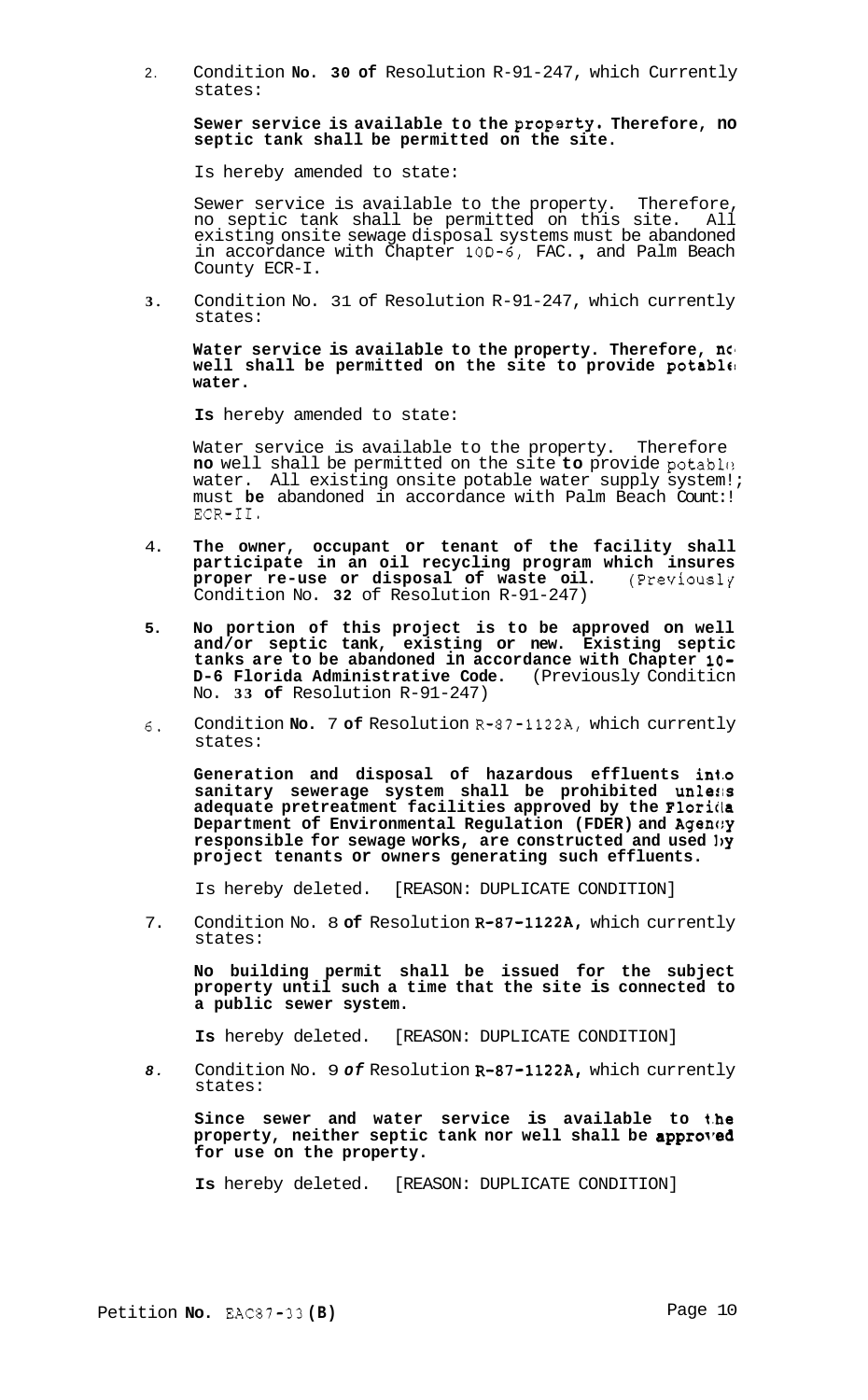#### **I. IRRIGATION OUALITY WATER**

- **1. When irrigation quality water is available within five- hundred (500) feet of the property, the petitioner shall connect to the system. The cost for connection shall be borne by the property owner.** (Previously Condition **No.**  34 of Resolution R-91-247)
- **J.**  LANDSCAPE BUFFERS

 $\mathbf{L}$ 

**1.** Condition No. **35** of Resolution R-91-247, which currentl]' states:

**The lanascape buffer shall be a minimum of ten (10) feel;**  in width along the souch and west property lines, where **the site is contiguous to land designated as residentia:. by the Palm Beach County Comprehensive Plan, and shal:. include the following:** 

- **a. A six foot (6** I) **high opaque concrete block wall, textured or surfaced with stucco** *or* **othe:: appropriate materials which coordinate with or echl> the design and colors of the principal structure 0:1 the property;**
- **b. A hedge of native vegetation twenty-four inches**  (24") in height, spaced twenty-four (24") inches on **center; and**
- **c. Native canopy trees, a minimum twelve feet (12') in height with a minimum six foot (6') spread, spaced twenty feet (20') on center. Landscaping shall be planted and maintained on the exterior side of the required wall.**
- **d. A twenty-four (24) inch high berm planted with a thirty-six (36) inch high hedge and twelve (12) foot tall native canopy trees planted twenty (2C) feet on center along the east property line frcm the south building base line of the existing 1,750 square foot structure to the south property line.**

Is hereby amended to state:

The landscape buffer shall be a minimum of ten (10) feat in width along the entire west property line, where the site is contiguous to land designated as residential by the Palm Beach County Comprehensive Plan, and shall include the following:

- a. **A** six foot (6') high opaque concrete block wall, textured or surfaced with stucco or other appropriate materials consistent with the design and colors of the principal structures on the property;
- b. **A** hedge of native vegetation twenty-four inch as (24") in height, spaced twenty-four  $(24")$  inches on center; and
- c. Native canopy trees, **a** minimum twelve feet (12') in height with a minimum six foot *(6')* spread, spaced twenty feet **(20') on** center. Landscaping shall be planted and maintained on the exterior side of the required wall. (BUILDING)
- *2.* **A** twenty-four **(24)** inch high berm planted with a thirty- six (36) inch high hedge and twelve (12) foot tall native canopy trees planted twenty **(20)** feet on center along t.he east property line. (BUILDING - zoning)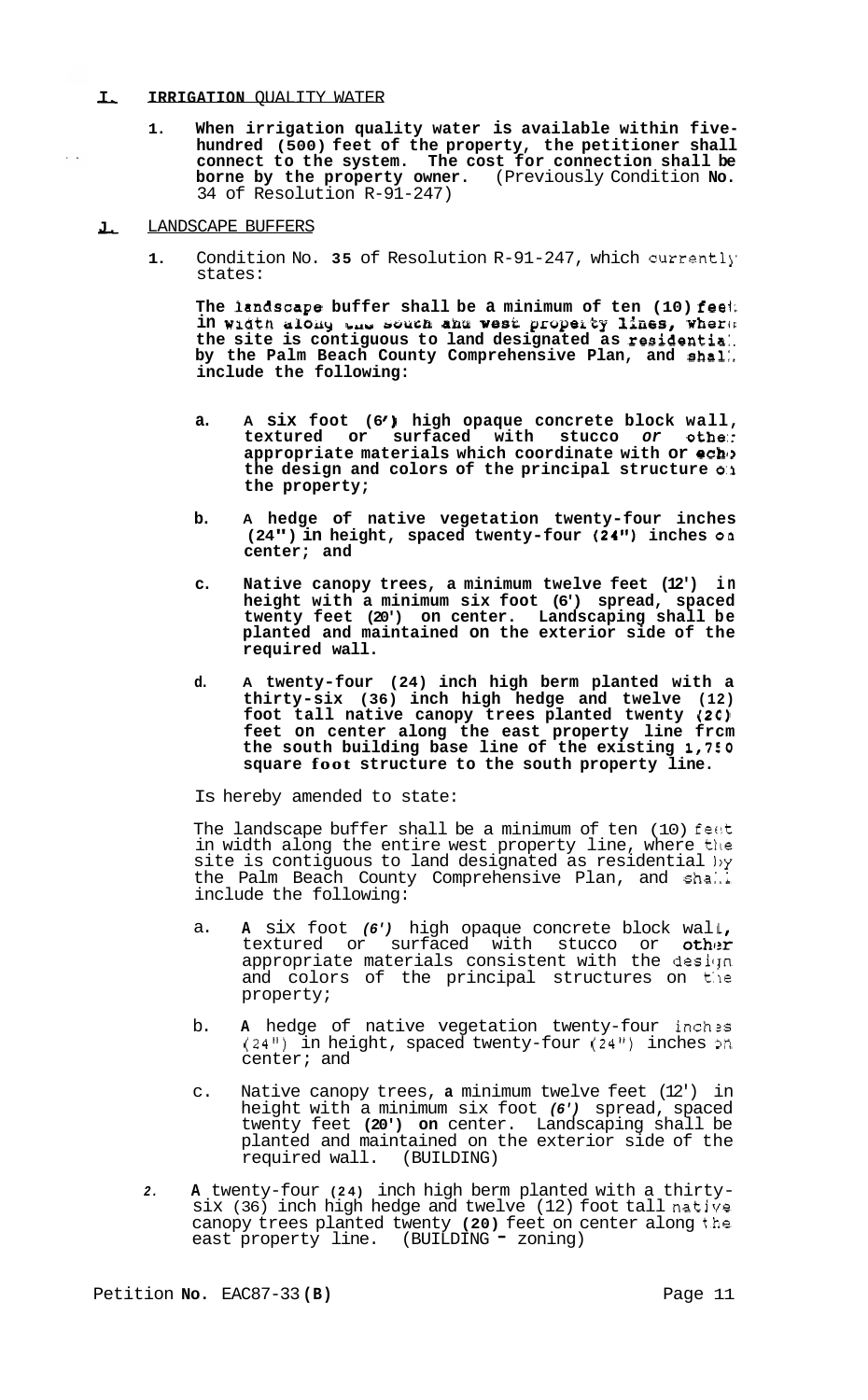#### & **PIPING** AND PAVING **OF** LWDD CANAL

- 1. In the event the property owner fails to properly maintain the piping, paving, parking or construction **within the E3 1/2-8 Lake Worth Drainage District (LWDDI Canal easement, as determined by LWDD or the Planning, Zoning and Building Department, the property owner shall return the easement to an open canal. In addition, th'a**  car wash facility and stacking lane shall be removed from **the site and all other paving or structures within tha ultimate right-of-way of the canal and the require1 setback shall be replaced with landscaping which meets the requirements of the Zoning Code. Any other site ratnosi+yn or aireratiou to maintain adequate circulation, parking, queuing, ingress or egress, as required by the Planning, 2oning and Building Department, shall be**  completed simultaneously with the return of the easement<br>to an open canal. (Previously Condition No. 36 of **to an open canal.** (Previously Condition **No.** 36 **of**  Resolution R-91-247)
- 2. **To** ensure the perimeter buffers are installed and maintained in accordance with the conditions **of** approval, prior to site plan certification by the Development Review Committee, the petitioner shall enter into an agreement with the Lake Worth Drainage District, in **a**  manner and form acceptable to the Zoning Division, which will prohibit any future encroachment onto the portion **cf**  the LWDD E31/28 canal right-of way in this petition ky any structure other than those permitted by this petition. The existing encroachment may continually however, at such time as the structure is required to be removed, the encroachment will no longer be permittee.. **(ZONING)**

# - **L. PRESERVATION**

- 1. **Prior to Site Plan Review Committee, the petitioner sha:.l**  submit a Vegetation Preservation Report which detai.s methods of preservation. These methods shall be approved by the Zoning Division and be in place prior to final **issuance of the Vegetation Removal Permit.** (Previous:.y Condition **No.** 37 of Resolution R-91-247)
- 2. Any additional retention requirements identified in later **stages of development shall be accommodated in e:[ filtration trenches, passive at grade retention areas** *or*  by reductions in the size of the specialized vehicular use area. (Previously Condition No. 38 of Resolution  $\mathbb{R}$ -91-247)
- **3. Prior to site plan approval, the petitioner shall submit:** 
	- **a. A tree survey at** *50* **scale or larger or an acceptable alternative to the Zoning Division and to the Department** *of* **Environmental Resources Management.**
	- **b. A Landscape Betterment Plan that maximizes the preservation of existing vegetation, This plan shall relocate and cluster the parking spaces to preserve additional vegetation, as necessary.**  (Previously Condition **No.** 39 of Resolution **R-91-**  247)
- 4. **Native vegetation not located within preservation/relocation areas and deemed relocatable by the Department of Environmental Resource Management and the Zoning Division, shall be relocated to perimeter buffers or other open space areas on site.** (Previous.ly Condition **No.** 40 **of** Resolution R-91-247)

Petition No. EAC87-33(B) Petition No. 2012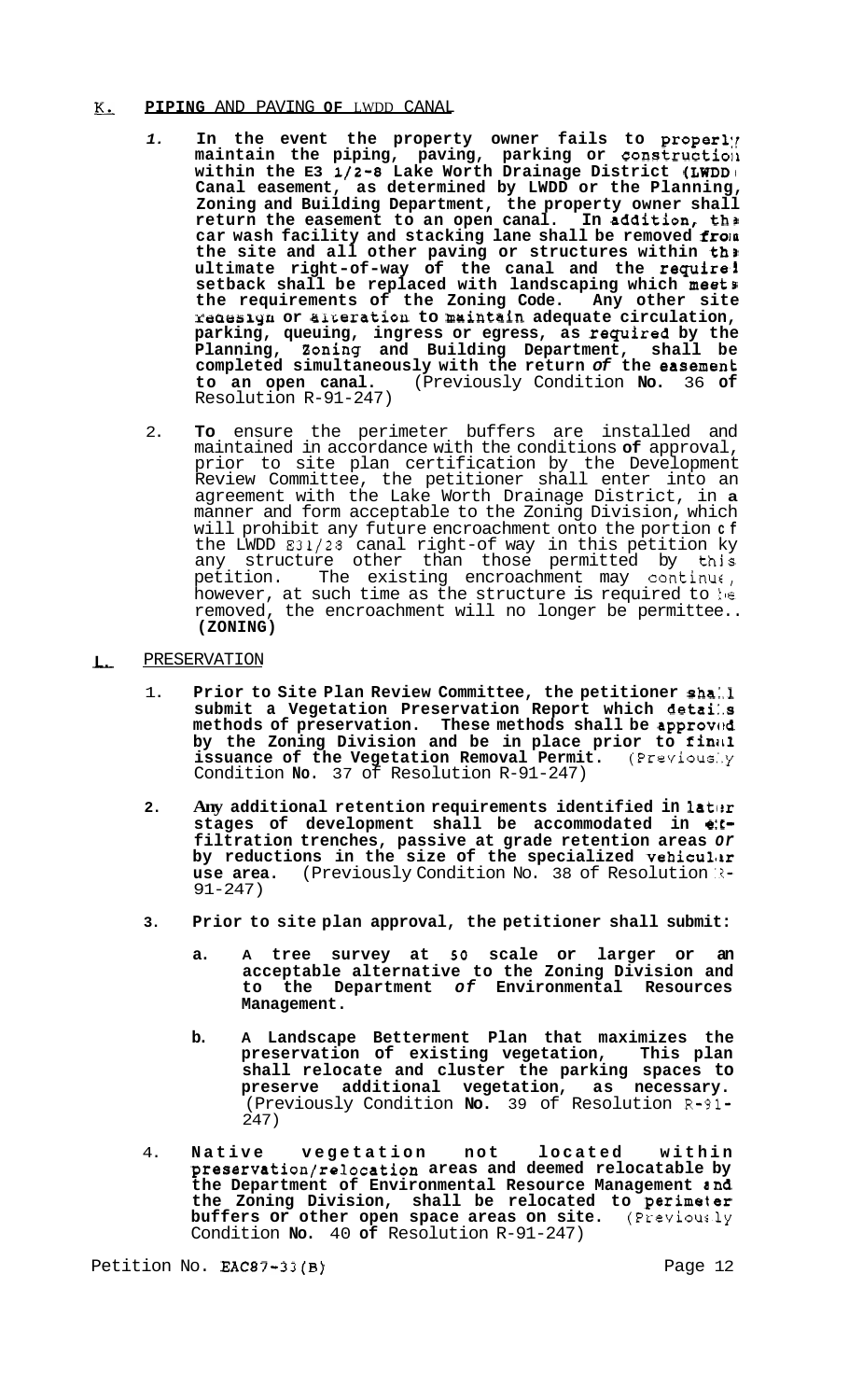**5. Trees to be preserved or relocated shall receive appropriate protection from damage and disturbance during site development and construction in accordance with Section 500.36 of the Zoning Code.** (Previously Condition **No.** 41 *of* Resolution R-91-247)

#### M. **SIGNS**

- 1. **All on site signs shall comply with the Palm Beach Count3 Sign Code, Ordinance No. 72-23, and shall indicate principal uses only.** (Previously Condition **No.** 42 **of**  Resolution R-91-247)
- **2.**  In addition to the signs prohibited by the Sign Code, the **following types of signs shall also be prohibited:** 
	- **a. Flashing signs.**
	- **b. Any flag where its longest side is greater ilk length than twenty percent (20%) of the length 0.f the flagpole or standard.**
	- **c. Advertising flags, foreign flags, pennants, banners, snipe signs, streamers and balloons.**
	- **d. Electronic message boards.**
	- **e. Bus bench advertising.**
	- **f. Rooftop and billboard signs.** (Previously Conditicn **No.** 43 **of** Resolution R-91-247)
- 3. Pole signs shall be limited to one (1) square foot per two linear feet (2') of frontage up to a one hundred **(100) square foot maximum, with a limit of one (1) sign on Westgate Avenue and three (3) on Congress Avenue.** (Previously Condition **No.** 44 **of** Resolution R-91-247)
- **4. Pole signs shall be limited to fifteen feet (15') :.n**  height, with monument signs used whenever possible. (Previously Condition **No. 45** *of* Resolution R-91-247)
- *5.*  Signs shall be setback at least five feet (5') from any **sidewalk. No portion of any sign may be placed so as to overhang the public right-of-way.** (Previously Condition **No.** 46 **of** Resolution R-91-247)
- *6.*  **No off-premise signs shall be permitted on site.**  (Previously Condition **No.** 47 **of** Resolution R-91-247)

#### - **N. SITE DESIGN**

- 1. **All mechanical and air-conditioning equipment shall be roof mounted and screened within parapets or be contaix.ed**  within an enclosed loading and service area. (Previously Condition **No.** 48 **of** Resolution R-91-247)
- *0.*  UNITY **OF** CONTROL
	- **1. Prior to Site Plan certification by the Site Plan Rev.iew Committee, the property owner shall record a Unity of Control on the subject property subject to approval by the County Attorney and County Engineer.** (Previously Condition No. 49 **of** Resolution R-91-247)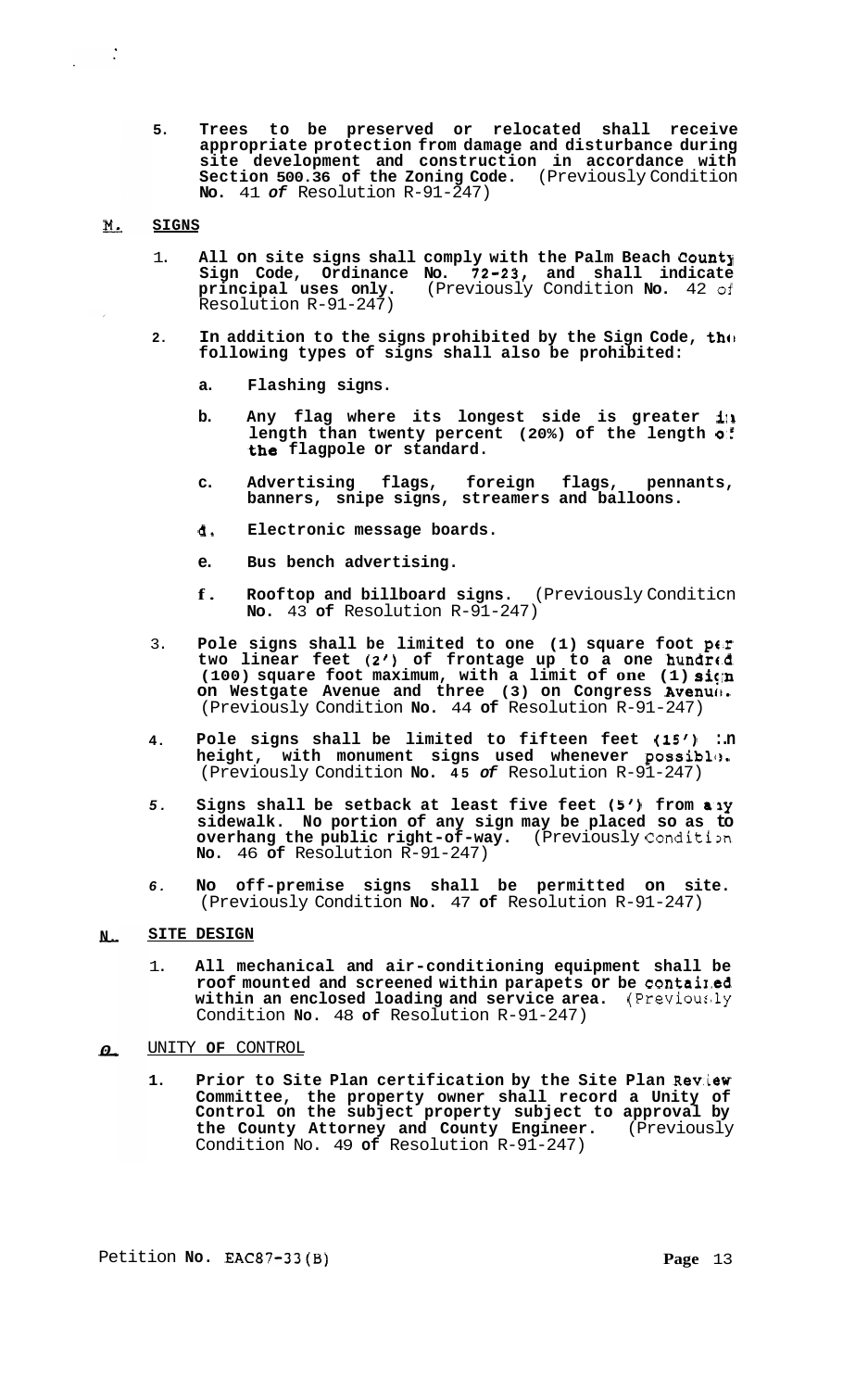#### **USE**  $P_{\bullet}$

 $\frac{1}{2}$ 

1. Condition No. 50 of Resolution R-91-247, which currently states:

**Use of the existing 1,750 square foot structure shall be limited to office uses only (no retail).** 

**Is** hereby amended to state:

Use **of** the site shall be limited as follows:

- a) Automotive service station:
	- **1)** 1,034 square foot convenience store with gas' sales;
	- **2)** 1,034 professional office; and,
	- **3)** *800* square foot car wash.
- **b)** Vehicles lease and rental:
	- **1)** *5,000* square foot vehicle lease and rental;
	- 2) **1,000** vehicle service area;
	- 3) *800* square foot car wash; and
	- **4)** primary use shall be vehicle lease and rental, sales **of** vehicles shall be allowed only **as**  accessory to the vehicle lease and rental facility. (ZONING-CODE ENFORCEMENT)
- 2. Condition **No.** 51 **of** Resolution R-91-247, which currently states:

### **No vehicles for sale or lease shall be displayed on site.**

**Is** hereby deleted. [REASON: REQUEST]

**3.** Condition No. 52 **of** Resolution R-91-247, which currently states:

**A** vehicle storage area for the leasing *of* new or used **automobiles shall be limited to eleven (11) spact:s located on the north side of the leasing agency off ice cm the west side of the adjacent parking island.** 

Is hereby amended to state:

A vehicle storage area for the leasing of new or **used** automobiles shall be limited to 140 car spaces.

#### WESTGATE CRA OVERLAY DISTRICT REGULATIONS <u>Q.</u>

1. **Frontage on Westgate Avenue and Congress Avenus, including the southwest corner of the intersection >f Westgate Avenue and Congress Avenue (as may be amended to comply with safe corner dedication requirements), shall comply with the streetscape design guidelines of the Westgate/ Belvedere Homes Community Redevelopment Area Plan prior to the first issuance of a Certificate of Occupancy on the site.** (Previously Condition **No.** 53 **of**  Resolution R-91-247)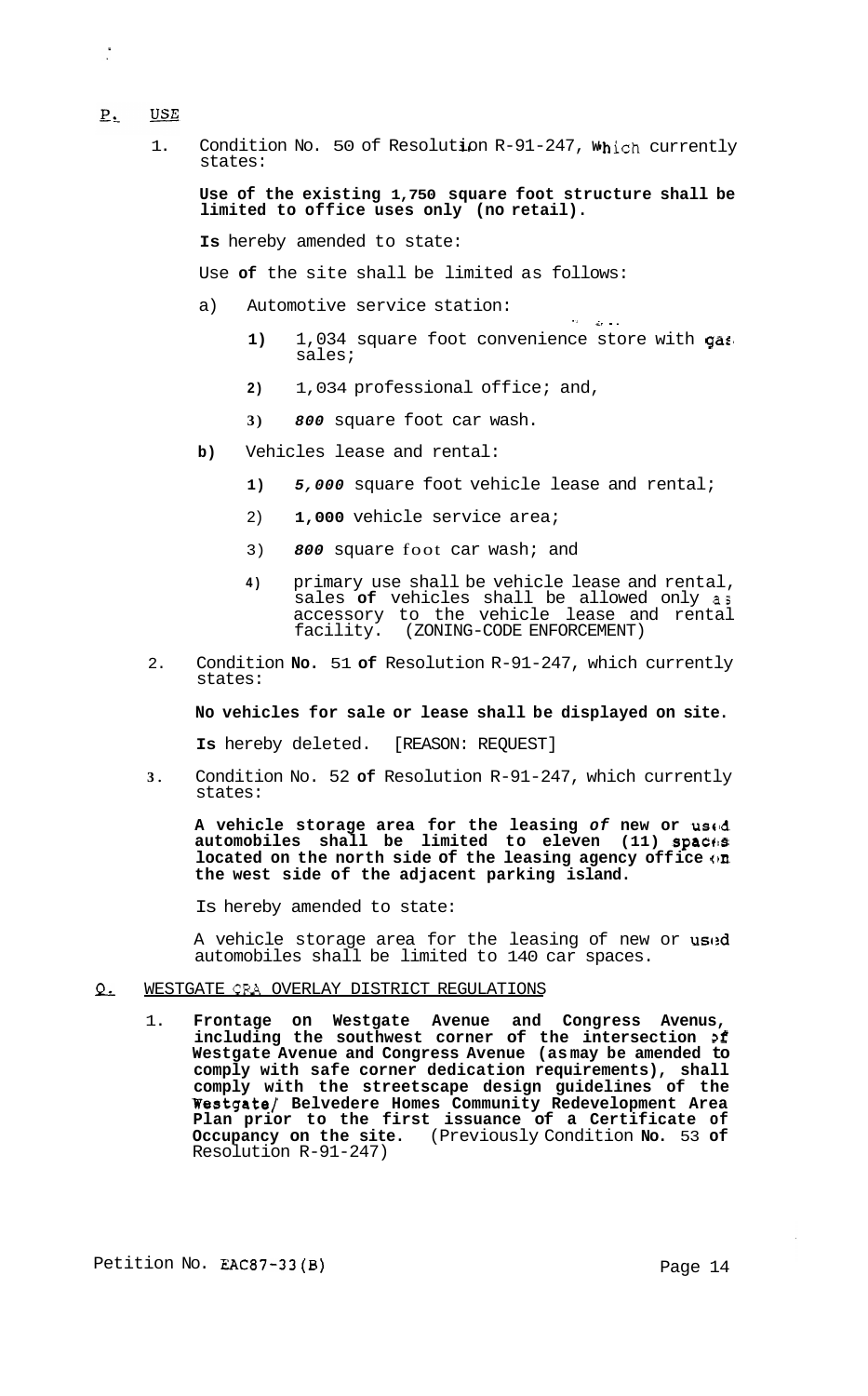2. Condition **No. 54 of** Resolution R-91-247, which currently states:

**Lighting, building design and fences shall comply with**  Section 627.F.2. \*\*SpecialDevelopment Standards for Nonresidential Development" in the Westgate CRA.

**Is** hereby deleted. [REASON: CODE REQUIREMENT]

**3. The petitioner shall construct or fund construction o:€ sidewalks and applicable CRA streetscape paving design:^**  within the road right-of-way and landscape strip along **Westgate Avenue and Congress Avenue frontages concurren\*t With on-site paving and brainage improvements. The sidewalk shall be a width of five (5) feet. Constructio:n plans shall be subject to approval by the Count'y Engineer. The County Engineer shall make the sole determination as to whether this petitioner shall pay tbe funds or be responsible for the construction of this sidewalk. Funds shall be paid prior to submittal for a**  building permit and given to Palm Beach County **Engineering Department for the Westgate/Belvedere Homes** CRA Road Improvement Program, or construction shall ke **completed prior to the issuance of the first Certificat,e**  of Occupancy. (Previously Condition No. 55 of Resolution  $R - 91 - 247$ 

R. COMPLIANCE

 $\omega_{\rm c} \sim 2$ 

1. Condition No. 56 of Resolution R-91-247, which currently states:

**As provided in the Palm Beach County Zoning Codtir, Sections 400.2 and 402.6, failure to comply with any of these conditions of approval at any time may result in:** 

- **a. The denial or revocation of a building permit; the issuance of a stop work order; the denial of a Certificate of Occupancy on any building or**  structure; or the denial or revocation of amy permit or approval for any developer-owne::, **commercial-owner, lessee, or user of the subjelzt property; and/or**
- **b. The revocation of the Special Exception and ally**  zoning which was approved concurrently with the Special Exception as well as any previously granted **certifications of concurrency or exemptio:ns therefrom; and/or**
- **c. A requirement of the development to conform with updated standards of development, applicable at the time of the finding of non-compliance, or the addition or modification of conditions reasonably related to the failure to comply with existing conditions.**

Appeals of any departmental-administrative actions **hereunder may be taken to the Palm Beach County Board of Adjustment or as otherwise provided in the Palm Bea,ch County Zoning Code. Appeals of any revocation of Specj,al Exception, Rezoning, or other actions based on a Board of County Commission decision, shall be by petition for wl:it of certiorari to the Fifteenth Judicial Circuit.** 

**Is** hereby deleted. [REASON: CODE REQUIREMENT]